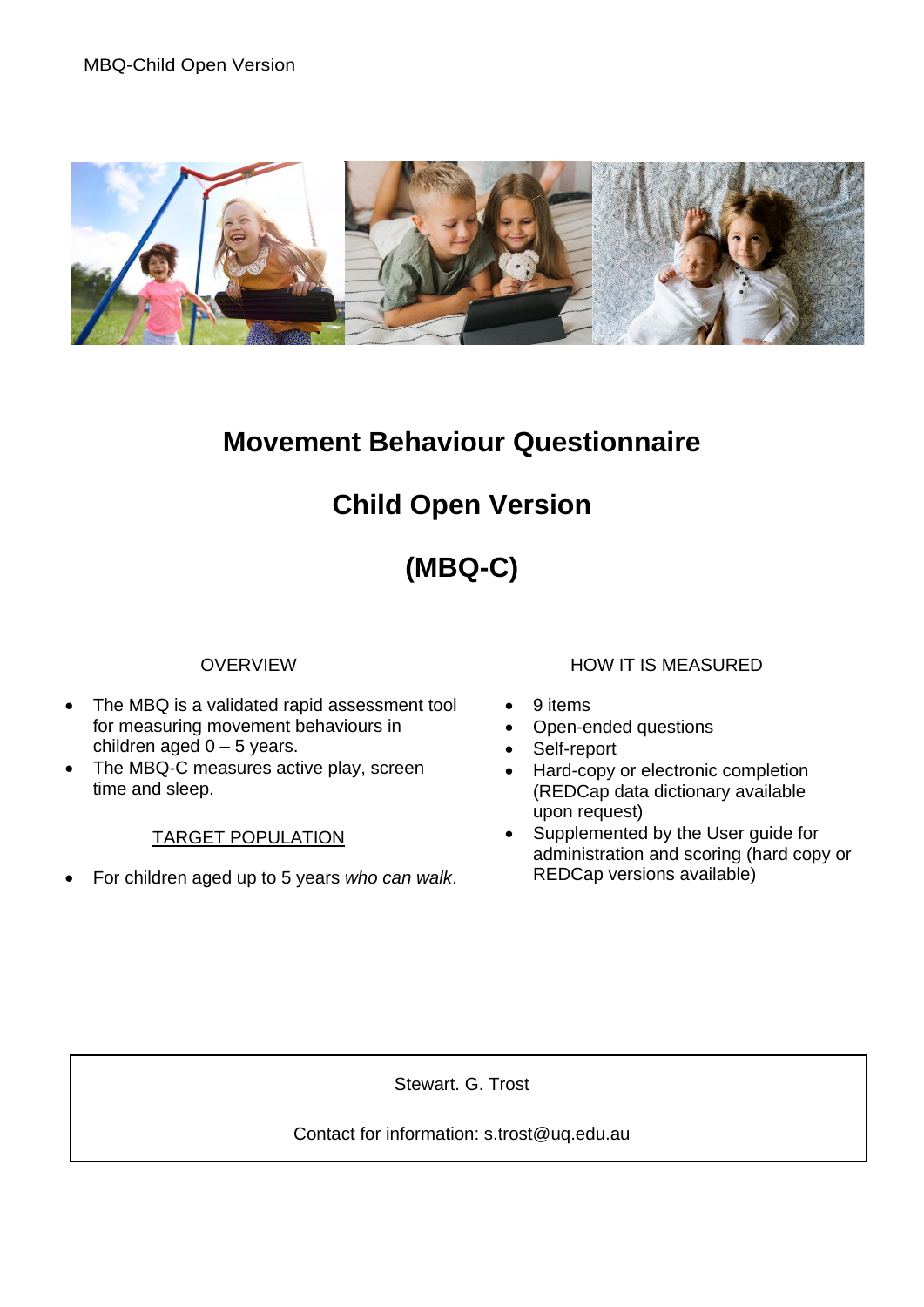Date:  $\frac{1}{2}$  /  $\frac{1}{2}$ 

## **Movement Behaviour Questionnaire (MBQ-C)**

### **DIRECTIONS**

This survey will ask you questions about your child's movement behaviours (activity, screen time, and sleep) on a typical day.

A typical day is a day when your child does things they normally do.

For questions about how much time your child spends in these behaviours, please provide an answer to both hours and minutes, e.g., 2 hours 0 minutes, 0 hours 30 minutes.

Please respond to all the questions as best as you can.

How old is your child?

- $\bigcirc$  1 year old [1]
- $\bigcirc$  2 years old [2]
- $\bigcirc$  3 years old [3]
- $\bigcirc$  4 years old [4]
- $\bigcirc$  5 years old [5]

This section is about your child's physical activity

**Q1A.** Thinking about the past week, on a TYPICAL **WEEKDAY**, how much time did your child spend in active play? *Active play includes activities such as walking, running, dancing, climbing, playing with balls, riding bikes or scooters, or swimming.*

hours **hours ninutes** If you answered 0 hours/min → Skip to question 2A

**Q1B.** Of this time, how much was spent doing vigorous activities such as running, jumping, dancing, riding bikes or scooters? Please note, the time provided must be less than your previous answer.

┑

 $\blacksquare$ 

 $\Gamma$ 

hours minutes

**Q2A.** Thinking about the past week, on a TYPICAL **WEEKEND DAY**, how much time did your child spend in active play? *Active play includes activities such as walking, running, dancing, climbing, playing with balls, riding bikes or scooters, or swimming.*

|  | hours |  | $\parallel$ minutes If you answered 0 hours/min $\rightarrow$ Skip to question 3A |  |
|--|-------|--|-----------------------------------------------------------------------------------|--|
|--|-------|--|-----------------------------------------------------------------------------------|--|

**Q2B.** Of this time, how much was spent doing vigorous activities such as running, jumping, dancing, riding bikes or scooters? Please note, the time provided must be less than your previous answer.

|  |  |  | hours |  | minutes |
|--|--|--|-------|--|---------|
|--|--|--|-------|--|---------|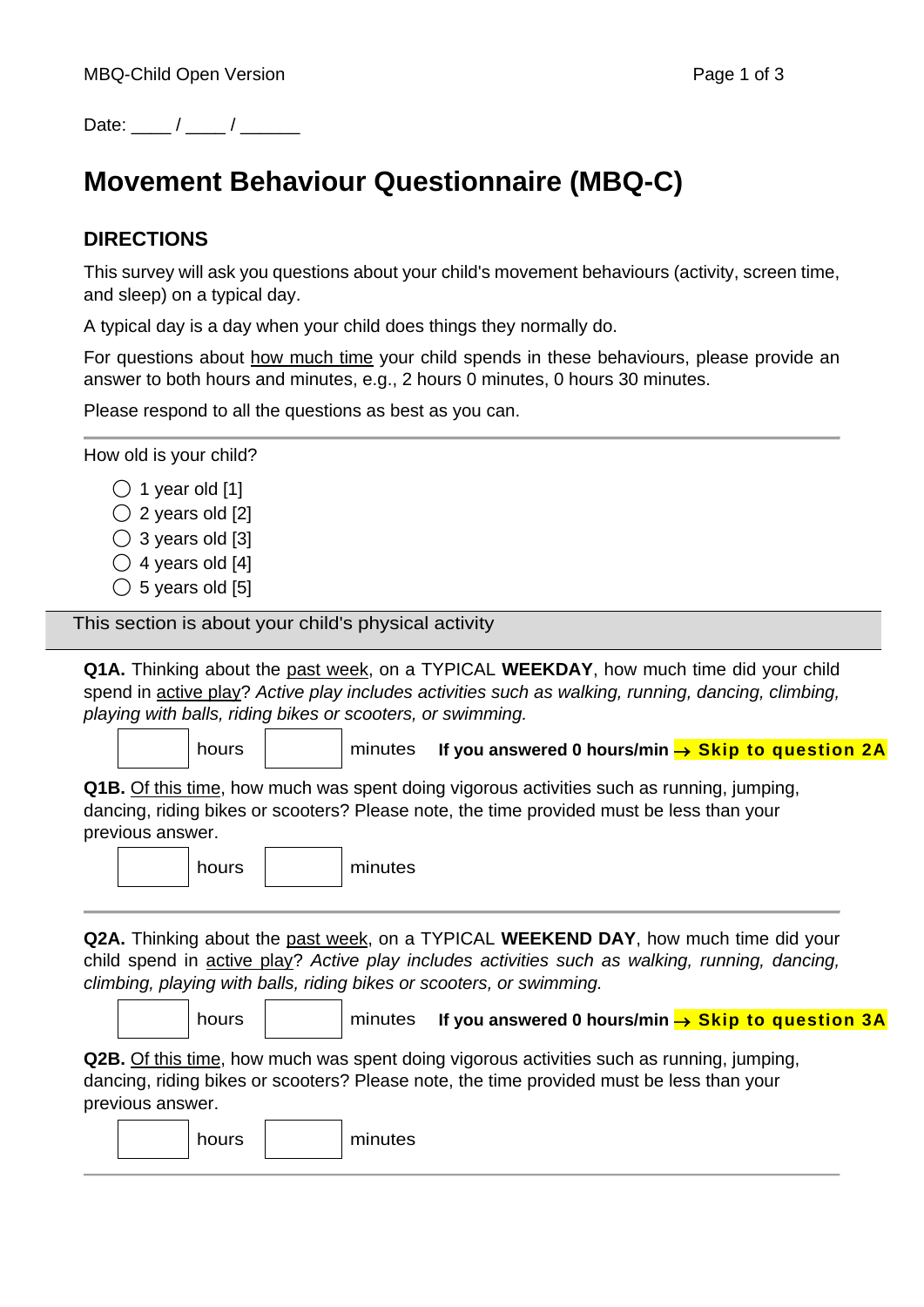## **Q3A.** Thinking about the past week, on a TYPICAL **WEEKDAY**, how much time did your child spend watching television programs, videos/internet clips or movies on a television, computer, or portable/mobile device such as iPad, tablet or smartphone? hours **hours** minutes **If you answered 0 hours/min → Skip to question 4A Q3B.** Of this time, how much time did they spend watching television programs, videos/internet clips, or movies while standing? Please note, the time provided must be less than your previous answer. hours | minutes **Q4A.** Thinking about the past week, on a TYPICAL **WEEKEND DAY**, how much time did your child spend watching television programs, videos/internet clips or movies on a television, computer, or portable/mobile device such as iPad, tablet or smartphone? hours **contable minutes If you answered 0 hours/min → Skip to question 5A Q4B.** Of this time, how much time did they spend watching television programs, videos/internet clips, or movies while standing? Please note, the time provided must be less than your previous answer. hours minutes **Q5A.** Thinking about the past week, on a TYPICAL **WEEKDAY**, how much time did your child spend playing games, looking at photos, or video chatting (e.g. FaceTime, Zoom, Skype) on a screen-based device such as a computer or laptop, video game console, iPad, tablet, or smartphone? hours **hours** minutes **If you answered 0 hours/min → Skip to question 6A Q5B.** Of this time, how much time did they spend playing games, looking at photos, or video chatting (e.g. FaceTime, Zoom, Skype) while standing? Please note, the time provided must be less than your previous answer. hours | minutes This section is about your child's screen time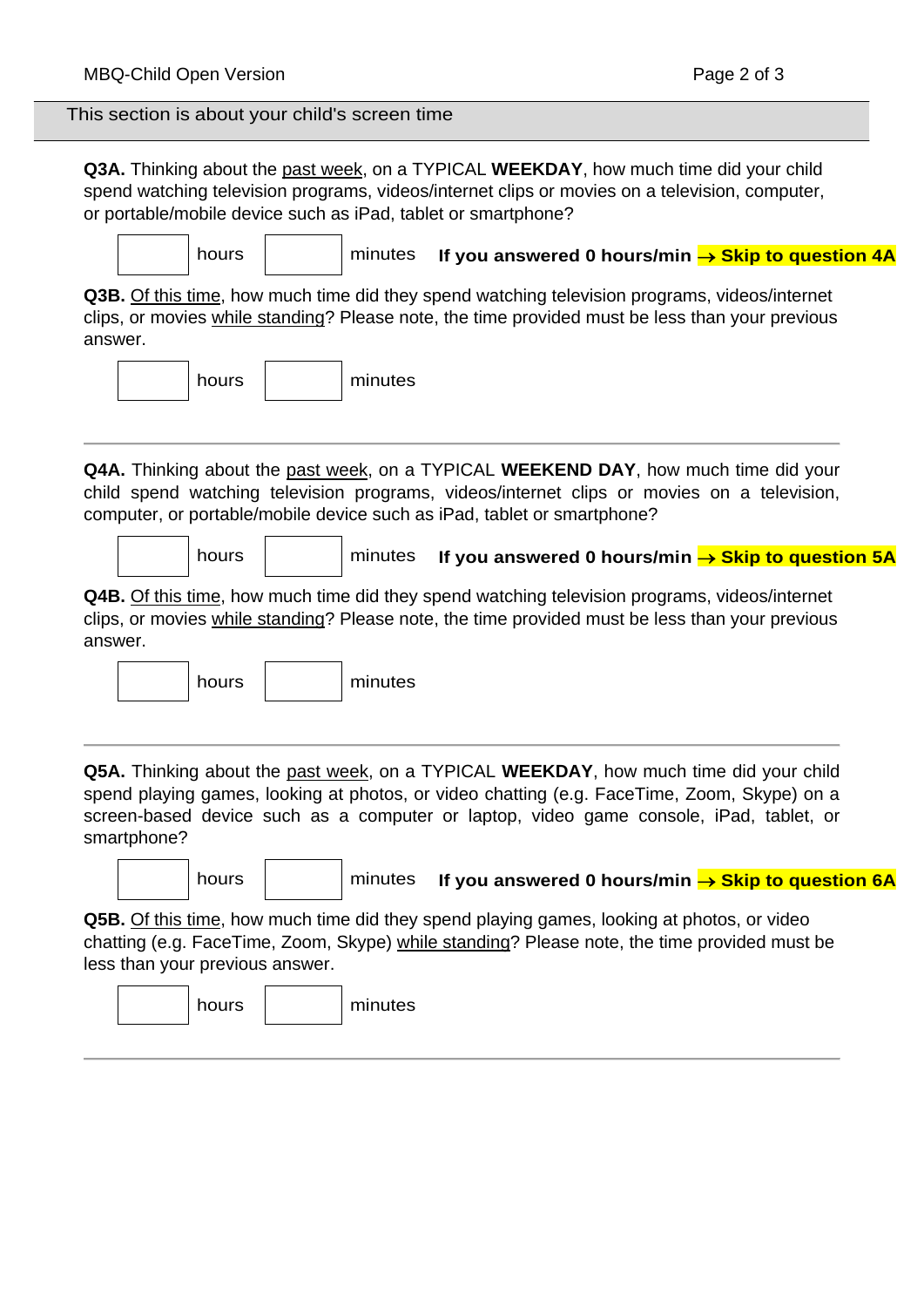$\overline{\phantom{a}}$ 

**Q6A.** Thinking about the past week, on a TYPICAL **WEEKEND DAY**, how much time did your child spend playing games, looking at photos, or video chatting (e.g. FaceTime, Zoom, Skype) on a screen-based device such as a computer or laptop, video game console, iPad, tablet, or smartphone?

|                                                                                                                                                                                                                               | hours                                    |  | minutes | If you answered 0 hours/min $\rightarrow$ Skip to question 7 |  |  |
|-------------------------------------------------------------------------------------------------------------------------------------------------------------------------------------------------------------------------------|------------------------------------------|--|---------|--------------------------------------------------------------|--|--|
| Q6B. Of this time, how much time did they spend playing games, looking at photos, or video<br>chatting (e.g. FaceTime, Zoom, Skype) while standing? Please note, the time provided must be<br>less than your previous answer. |                                          |  |         |                                                              |  |  |
|                                                                                                                                                                                                                               | hours                                    |  | minutes |                                                              |  |  |
|                                                                                                                                                                                                                               | This section is about your child's sleep |  |         |                                                              |  |  |

**Q7.** Thinking about the past week, on a TYPICAL NIGHT, how much time did your child sleep in total during the night?

|  |  |  | hours |  | minutes |
|--|--|--|-------|--|---------|
|--|--|--|-------|--|---------|

 $\Gamma$ 

 $\overline{\phantom{a}}$ 

**Q8.** Thinking about the past week, on a TYPICAL DAY, how much time did your child sleep in total during the day?

hours minutes

**Q9.** In a TYPICAL WEEK, how often does your child have a regular bedtime routine (e.g., bath, story)?

times

--- Thank you for completing the MBQ ---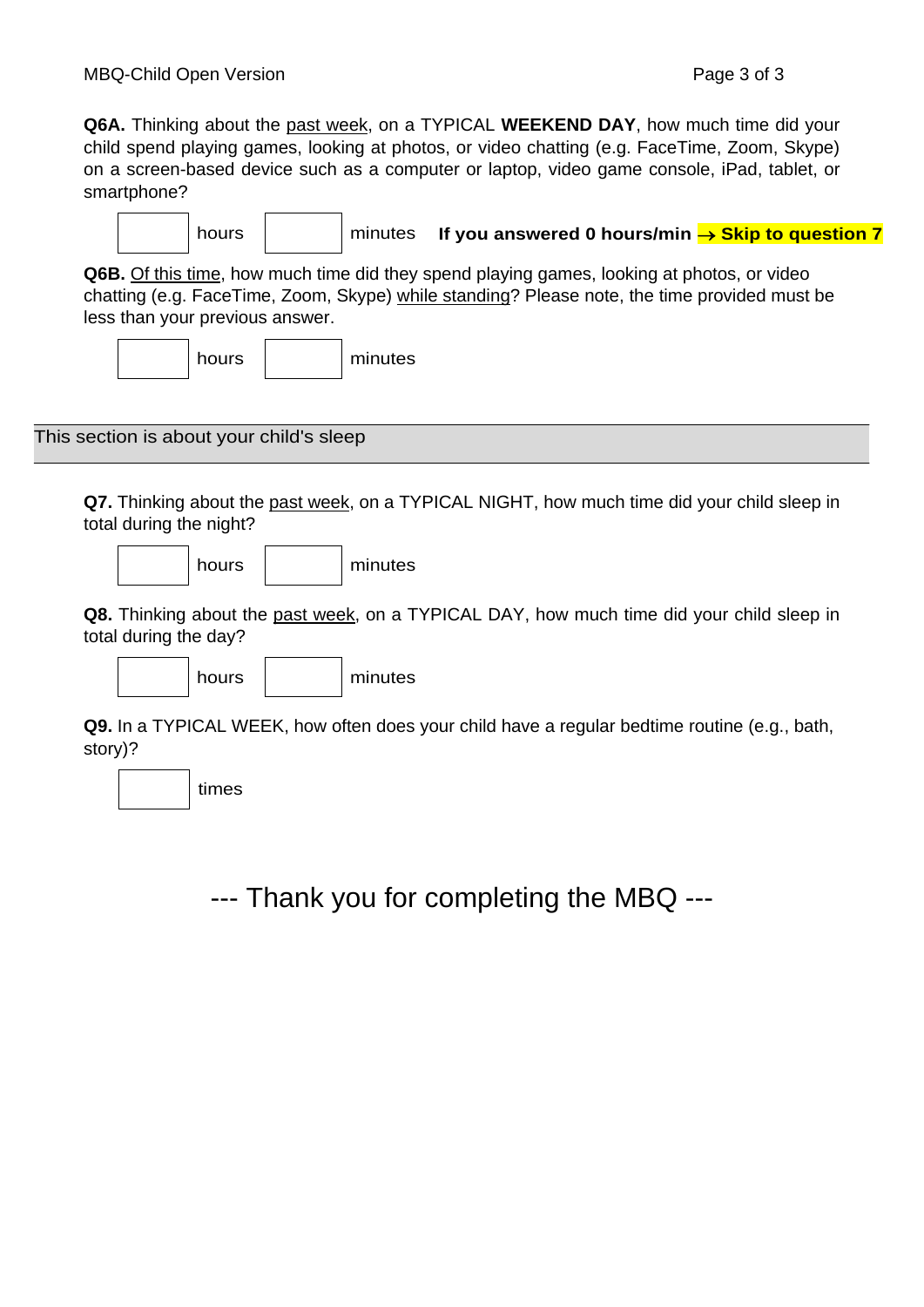## **Calculation of outcome variables**

| <b>Outcome variable</b>                                         | <b>Calculation</b>                                                                                                                                                                                                                                                                                                              |
|-----------------------------------------------------------------|---------------------------------------------------------------------------------------------------------------------------------------------------------------------------------------------------------------------------------------------------------------------------------------------------------------------------------|
| <b>PHYSICAL ACTIVITY</b>                                        |                                                                                                                                                                                                                                                                                                                                 |
| Weekday total active play (minutes/day)                         | $Q1A$ ( __________ hours x 60) + ________ minutes                                                                                                                                                                                                                                                                               |
| Weekday energetic play (minutes/day)                            | $Q1B$ ( _________ hours x 60) + ________ minutes                                                                                                                                                                                                                                                                                |
| Weekend day total active play (minutes/day)                     | $Q2A$ ( __________ hours x 60) + ________ minutes                                                                                                                                                                                                                                                                               |
| Weekend day energetic play (minutes/day)                        | $Q2B$ ( _________ hours x 60) + ________ minutes                                                                                                                                                                                                                                                                                |
| Weighted average of total active play<br>(minutes/day)          | ((Weekday total active play $x 5$ ) + (Weekend day<br>total active play $x$ 2)) / 7                                                                                                                                                                                                                                             |
| Weighted average of energetic play<br>(minutes/day)             | ((Weekday energetic play x 5) + (Weekend day<br>energetic play $x$ 2)) / 7                                                                                                                                                                                                                                                      |
| <b>SCREEN TIME</b>                                              |                                                                                                                                                                                                                                                                                                                                 |
| Weekday passive screen time (minutes/day)                       |                                                                                                                                                                                                                                                                                                                                 |
| Weekday passive screen time while<br>standing (minutes/day)     | $Q3B$ ( _______hours x 60) + _______minutes                                                                                                                                                                                                                                                                                     |
| Weekend day passive screen time<br>(minutes/day)                | $Q4A$ ( ________hours x 60) + ________minutes                                                                                                                                                                                                                                                                                   |
| Weekend day passive screen time while<br>standing (minutes/day) | $Q4B$ ( ________hours x 60) + ________minutes                                                                                                                                                                                                                                                                                   |
| Weekday SEDENTARY passive screen<br>time (minutes/day)          | Weekday passive screen time - Weekday passive<br>screen time while standing<br>NOTE. If weekday passive screen time while<br>standing exceeds total passive screen time,<br>'Weekday passive screen time' should be used to<br>calculate the weighted average for Weekday<br>SEDENTARY passive screen time.                     |
| Weekend day SEDENTARY passive screen<br>time (minutes/day)      | Weekend day passive screen time - Weekend day<br>passive screen time while standing<br>NOTE. If weekend day passive screen time while<br>standing exceeds total passive screen time,<br>'Weekend day passive screen time' should be used<br>to calculate the weighted average for Weekend day<br>SEDENTARY passive screen time. |
| Weighted average of passive screen time                         | ((Weekday passive screen time x 5) + (Weekend                                                                                                                                                                                                                                                                                   |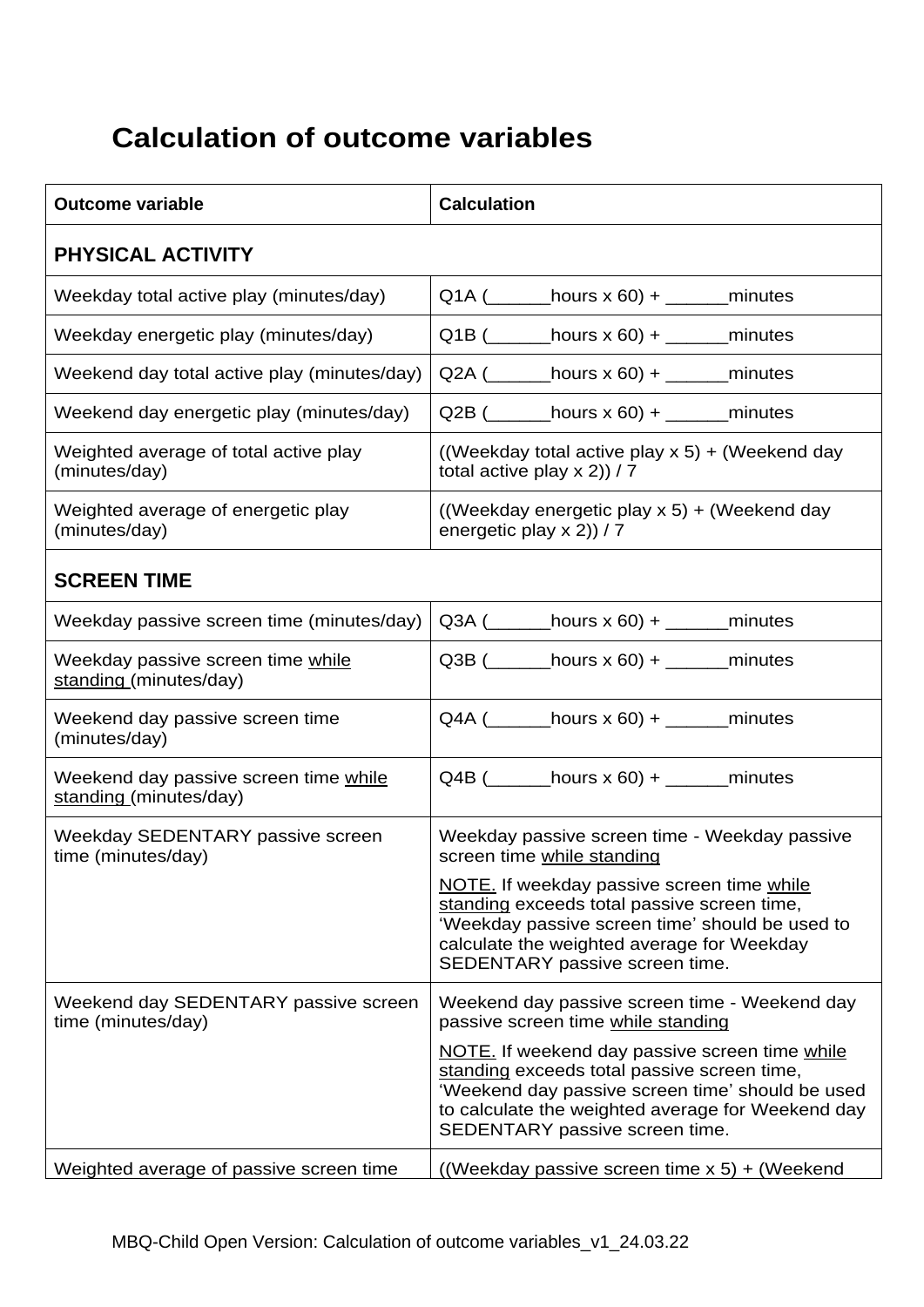| (minutes/day)                                                       | day passive screen time $x 2$ )) / 7                                                                                                                                                                                                                                                                                                                    |
|---------------------------------------------------------------------|---------------------------------------------------------------------------------------------------------------------------------------------------------------------------------------------------------------------------------------------------------------------------------------------------------------------------------------------------------|
| Weighted average of SEDENTARY passive<br>screen time (minutes/day)  | ((Weekday sedentary passive screen time $x 5$ ) +<br>(Weekend day sedentary passive screen time x 2)) /<br>$\overline{7}$                                                                                                                                                                                                                               |
| Weekday interactive screen time<br>(minutes/day)                    | $Q5A$ ( ________hours x 60) + ________minutes                                                                                                                                                                                                                                                                                                           |
| Weekday interactive screen time while<br>standing (minutes/day)     | $Q5B$ ( _________ hours x 60) + ________ minutes                                                                                                                                                                                                                                                                                                        |
| Weekend day interactive screen time<br>(minutes/day)                | $Q6A$ ( ________hours x 60) + ________minutes                                                                                                                                                                                                                                                                                                           |
| Weekend day interactive screen time while<br>standing (minutes/day) | $Q6B$ ( _________ hours x 60) + ________ minutes                                                                                                                                                                                                                                                                                                        |
| Weekday SEDENTARY interactive screen<br>time (minutes/day)          | Weekday interactive screen time - Weekday<br>interactive screen time while standing<br>NOTE. If weekday interactive screen time while<br>standing exceeds total interactive screen time,<br>'Weekday interactive screen time' should be used to<br>calculate the weighted average for Weekday<br>SEDENTARY interactive screen time.                     |
| Weekend day SEDENTARY interactive<br>screen time (minutes/day)      | Weekend day interactive screen time - Weekend<br>day interactive screen time while standing<br>NOTE. If weekend day interactive screen time while<br>standing exceeds total interactive screen time,<br>'Weekend day interactive screen time' should be<br>used to calculate the weighted average for<br>Weekend day SEDENTARY interactive screen time. |
| Weighted average of interactive screen time                         | ((Weekday interactive screen time x 5) + (Weekend<br>day interactive screen time $x 2$ )) / 7                                                                                                                                                                                                                                                           |
| Weighted average of SEDENTARY<br>interactive screen time            | ((Weekday SEDENTARY interactive screen time x)<br>5) + (Weekend day SEDENTARY interactive screen<br>time $x 2)$ ) / 7                                                                                                                                                                                                                                   |
| Weighted average of total screen time                               | Weighted average of passive screen time +<br>Weighted average of interactive screen time                                                                                                                                                                                                                                                                |
| Weighted average of total SEDENTARY<br>screen time                  | Weighted average of SEDENTARY passive screen<br>time + Weighted average of SEDENTARY<br>interactive screen time                                                                                                                                                                                                                                         |
| <b>SLEEP</b>                                                        |                                                                                                                                                                                                                                                                                                                                                         |
| Night sleep (minutes)                                               | Q7 $($<br>hours x 60) + $\_\_$<br>minutes                                                                                                                                                                                                                                                                                                               |
| Day sleep (minutes)                                                 | Q8 (_<br>hours x 60) + $\_\_$<br>minutes                                                                                                                                                                                                                                                                                                                |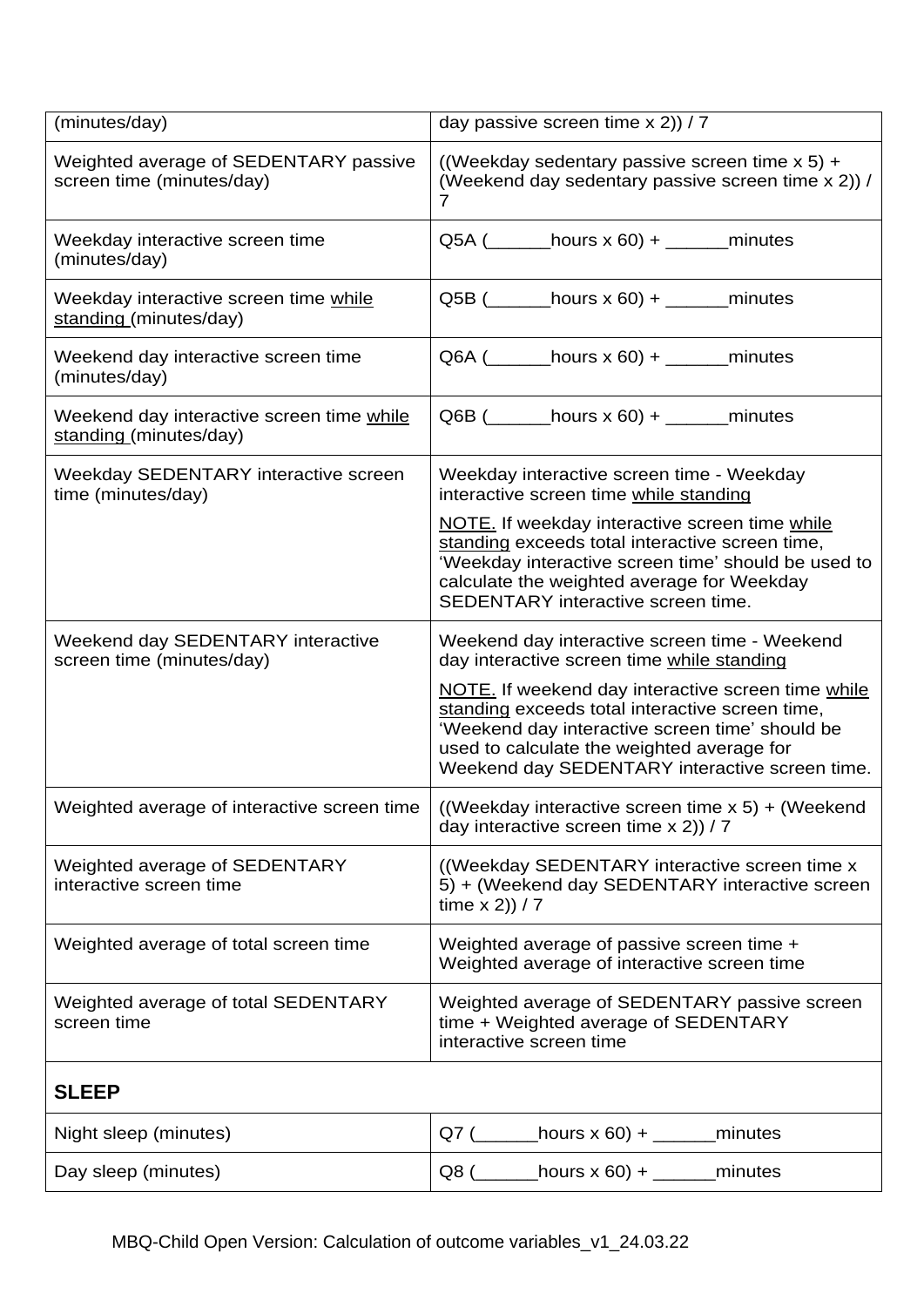## **Truncation of extreme values**

Implausible or extreme values for the following outcome variables are truncated (that is recoded) to the value equivalent of the 95th percentile from the validation study dataset.

| <b>Outcome variable</b>       | <b>Truncated value</b> |
|-------------------------------|------------------------|
| Weekday total active play     | 480 minutes per day    |
| Weekend day total active play | 480 minutes per day    |
| Weekday energetic play        | 360 minutes per day    |
| Weekend day energetic play    | 360 minutes per day    |